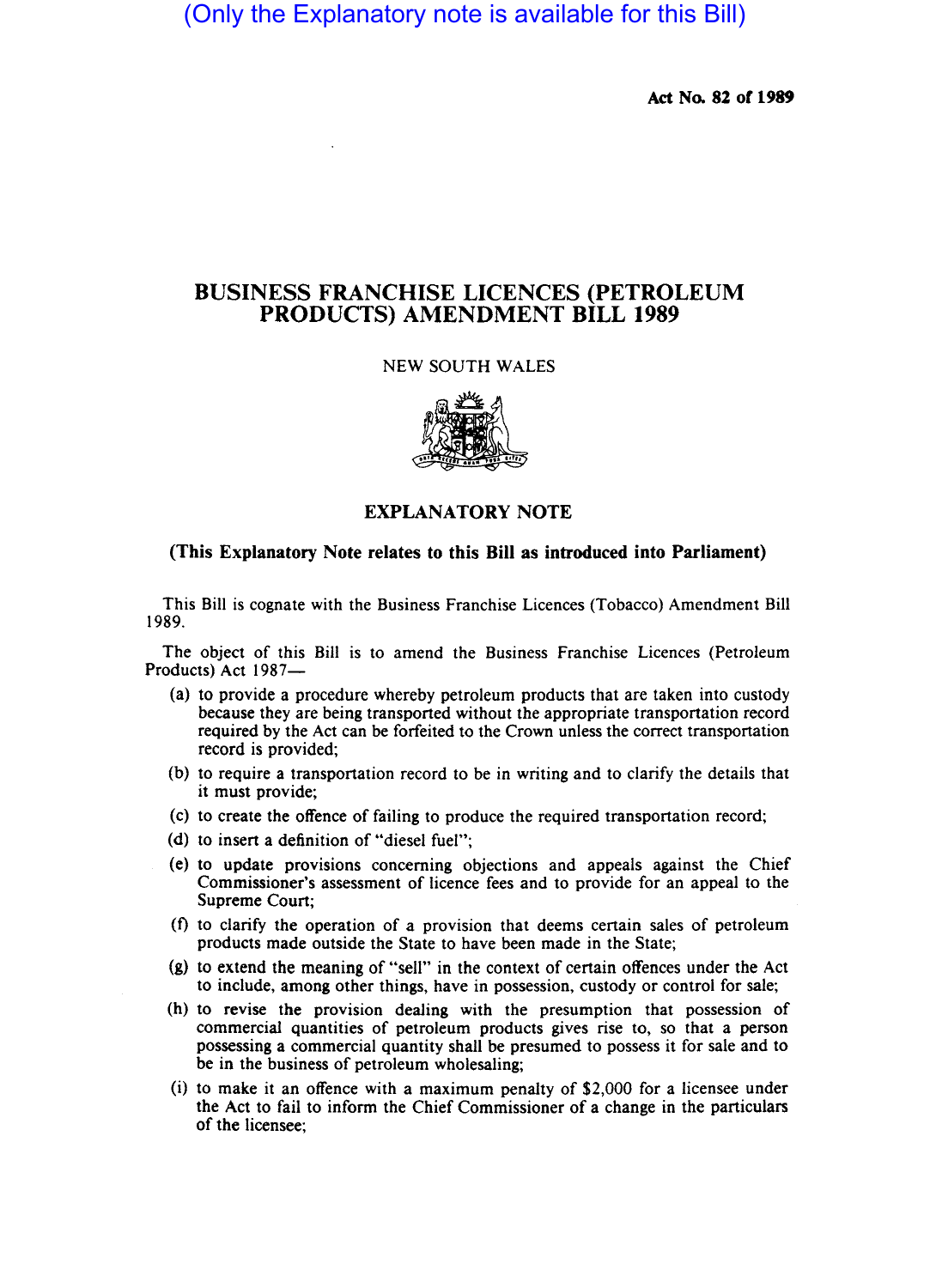*Business Franchise Licences (Petroleum Products) Amendment 1989* 

- (j) to provide that the Chief Commissioner may elect to excuse late payment of a licence fee, such a payment then being regarded as having been made on time;
- (k) to clarify the evidentiary effect of notices of assessment and certificates issued under the Act;
- (I) to authorise a court to convict a person of an offence under the Act even though it is not the offence for which the person is prosecuted;
- (m) to authorise the Chief Commissioner to set off amounts payable by a person under the Act (such as licence fees) against any amount (including damages) that the Chief Commissioner may be liable to pay the person under the Act;
- (n) to make other minor or consequential amendments and to enact transitional provisions.

Clause I specifies the short title of the proposed Act.

Clause 2 provides that the proposed Act commences on a day or days to be appointed by proclamation.

Clause 3 gives effect to the Schedule of amendments to the Principal Act.

#### SCHEDULE 1-AMENDMENTS

#### Transportation records and forfeiture of seized petroleum products

Schedule I (11), (12) and (13) enact provisions under which petroleum products that are seized because they are transported without the required transportation record can be forfeited to the Crown. Currently such petroleum products are held until the required record is produced.

Under the new provisions, the Chief Commissioner will publish a newspaper notice inviting claims by persons who are entitled to the seized petroleum products. A claimant must furnish the correct transportation record or the claim can be rejected. Claims will then be considered and the petroleum products returned to the person entitled to them (so long as the correct transportation record is furnished). A person dissatisfied with the Chief.Commissioner's decision can apply to the Supreme Court. If no claim is made or all claims are unsuccessful, the Chief Commissioner can forfeit the petroleum products to the Crown.

Schedule I (10) requires the transportation record to be in writing and requires that it state (in addition to the matters currently required to be stated) the name and address of the product's owner and of the person who has agreed to buy it. It will also be an offence (maximum penalty \$2,000) to fail to produce the required transportation record on demand.

### Objections and appeals

Schedule I (8) updates provisions dealing with objections and appeals against licence fee assessments under the Act. Currently, a person can object to the Chief Commissioner against an assessment and then appeal to the Business Franchise Licence Fees (Petroleum Products) Appeals Tribunal if dissatisfied with the decision on the objection.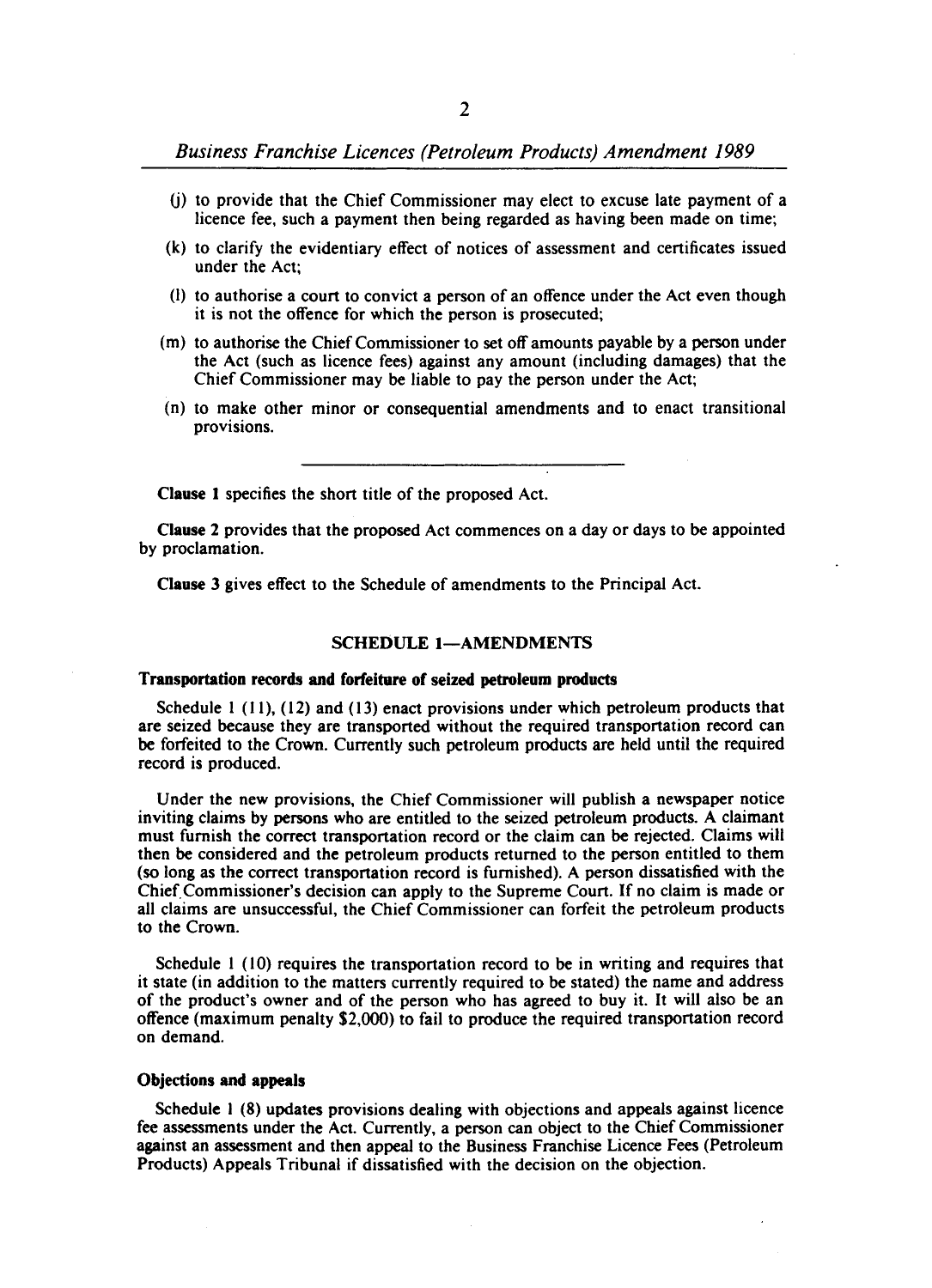Under the new provisions, the time within which an objection can be lodged is increased from I month to 60 days and there is provision for this time limit to be extended for reasonable cause. A dissatisfied objector can appeal to the Tribunal (as is currently the case) or can appeal directly to the Supreme Court. In either case the appeal cannot proceed unless the objector has given the Chief Commissioner the information requested in connection with the matter. Following an appeal to the Tribunal, either the appellant or the Chief Commissioner can appeal to the Supreme Court if dissatisfied with the Tribunal's decision. If the objector is successful before the Tribunal or the Supreme Court, the Chief Commissioner is required to pay interest on any licence fee that was overpaid.

### Sales outside the State

Schedule I (I) (b) substitutes the provision dealing with sales of petroleum products made outside the State. Under the new provision a sale made outside the State will be considered to have been made in the State if it is made in the course of petroleum wholesaling or retailing and the terms of sale require or contemplate delivery into or within the State.

### Extended meaning of sell

Schedule 1 (3) inserts a definition that extends the meaning of "sell" in the context of offences concerning sales of petroleum products by unlicensed persons. The term will include, among other things, have in possession, custody or control for sale and send, forward, deliver or receive for sale.

### Possession of commercial quantities

Schedule 1 (4) requires it to be presumed that a person who has possession, custody or control of a commercial quantity of petroleum products has them for sale and is carrying on petroleum wholesaling. The current provision requires only that the person be presumed to have them in possession for sale.

### Failure to notify changed particulars

Schedule I (5) makes it an offence for a licensee to fail to inform the Chief Commissioner of a change in such matters as the address of the licensee's place of business and the name of the licensee's supplier. The maximum penalty will be \$2,000. Currently a failure to notify results in the licensee not being granted a new licence.

#### Late payment of licence fees

Schedule I (6) allows the Chief Commissioner to accept late payment of a licence fee so that late payment will not result in the licensee being unlicensed. The Chief Commissioner may charge a penalty fee for late payment up to twice the licence fee owing.

### Evidentiary matters

Schedule I (14) and (15) make it clear that evidentiary certificates and notices of assessment issued under the Act are evidence in any proceedings (not just proceedings under the Act, as at present).

### Alternative verdicts

Schedule I (16) provides that, in a prosecution for an offence concerning the sale of petroleum products by an unlicensed person, the court can convict for a different offence if satisfied that the other offence has been committed (even though it might not be satisfied that the actual offence charged has been committed).